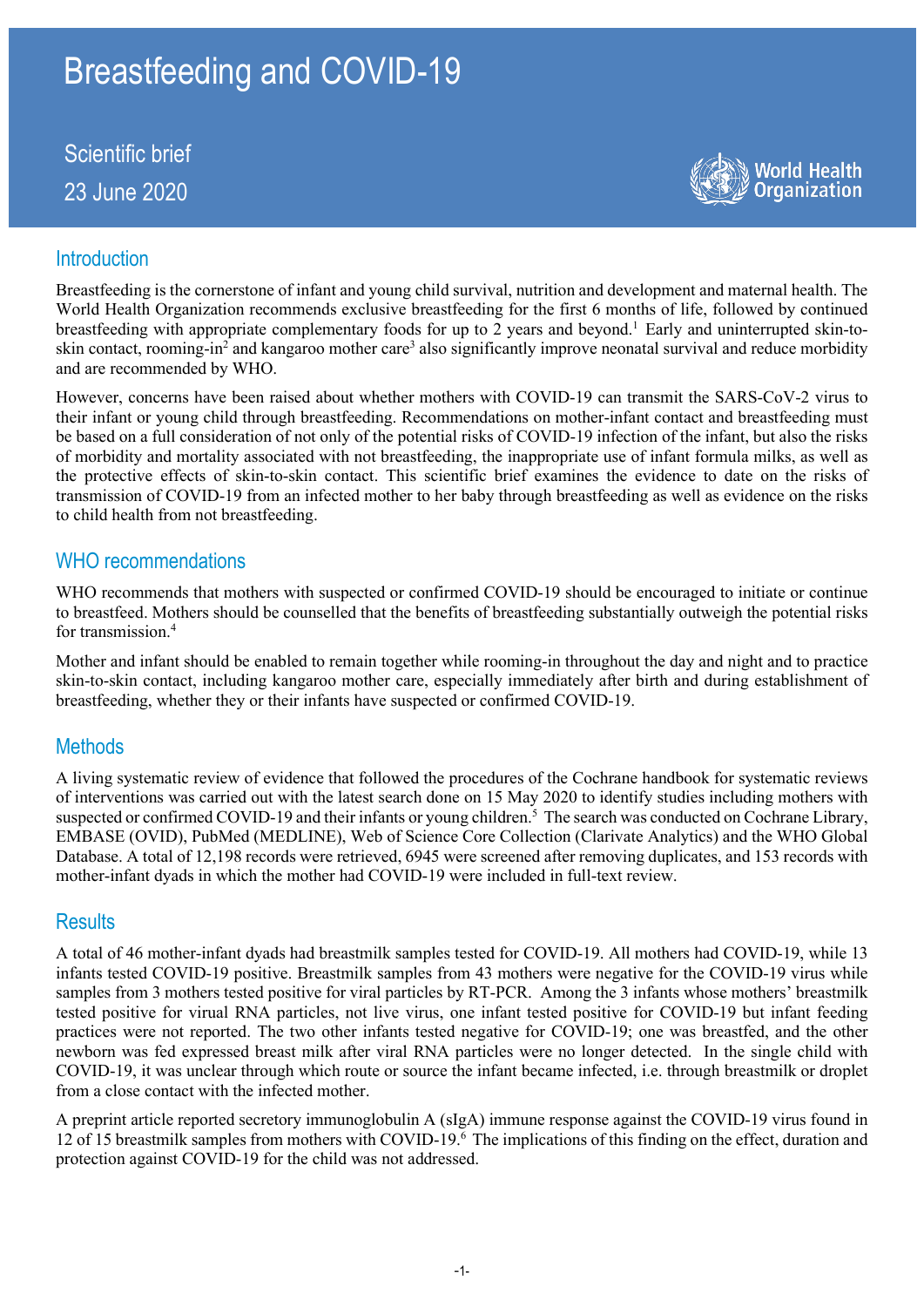# Limitations

To date, studies of mother-infant dyads with data on feeding practices and COVID-19 infection have come from case reports, case series or a report of a family cluster. Other study designs such as cohort studies or case-control studies were eligible for inclusion, but none were identified. We are thus unable to measure and compare risks of infection based on feeding practices.

Although 1 of the 3 infants of mothers with viral particles in breast milk had COVID-19, it was unclear through which route or source the infant was infected, i.e., through breastfeeding or close contact with the mother or other infected person. RT-PCR detects and amplifies viral genetic material in samples, such as breastmilk, but does not provide information on viability or infectivity of the virus. Documented presence of replicative COVID-19 virus in cell culture from breast milk and infectivity in animal models are needed to consider breast milk as potentially infectious.

The presence of IgA in breast milk is one of the ways in which breastfeeding protects infants against infection and death. IgA antibodies with reactivity to the COVID-19 virus have been detected in breastmilk of mothers previously infected with COVID-19 but their strength and durability have not yet been adequately studied to address protection from COVID-19 among breastfed infants.

## **Discussion**

Detection of COVID-19 viral RNA in breastmilk is not the same as finding viable and infective virus. Transmission of COVID-19 would need replicative and infectious virus being able to reach target sites in the infant and also to overcome infant defense systems. If in the future COVID-19 virus from breastmilk were shown to be replicative in cell culture it would need to reach target sites in the infant and overcome infant defense systems for transmission of COVID-19 to occur.

The implications of transmission risk need to be framed in terms of COVID-19 prevalence in breastfeeding mothers and the scope and severity of COVID-19 infection in infants when transmission occurs compared to the adverse consequences of separation and using breastmilk substitutes and also separation of newborns and young infants from mothers.

Children appear to be at low risk of COVID-19. Among the cases of confirmed COVID-19 in children, most have experienced only mild or asymptomatic illness.<sup>7,8</sup> This is also the case with other zoonotic coronaviruses (SARS-CoV and MERS-CoV), which seem to affect children less commonly and to cause fewer symptoms and less severe disease compared with adults.<sup>9</sup>

Secretory IgA have been detected in breastmilk of mothers with previous COVID-19 infection. Although the strength and durability of sIgA reactive to COVID-19 have not yet been determined, multiple bioactive components have been identified in breastmilk that not only protect against infections but improve neurocognitive and immunologic development of the child since Lars A Hanson first described sIgA in breastmilk in 1961.<sup>10-12</sup>

Skin-to-skin contact and kangaroo mother care facilitate breastfeeding as well as improve thermoregulation, blood glucose control, and maternal-infant attachment, and decrease the risk in mortality and severe infection among low birth weight infants.<sup>13,14</sup> Beyond the neonatal period, positive effects of mother-infant holding include improved sleep patterns, lower rates of behavioural problems in the child and higher quality parental interaction.<sup>15,16</sup>

Exclusively breastfed infants, the risk of mortality is 14-fold higher in infants who are not breastfed.<sup>17</sup> Over 820 000 children's lives could be saved every year among children under 5 years, if all children 0-23 months were optimally breastfed. For mothers, breastfeeding protects against breast cancer and may protect against ovarian cancer and type 2 diabetes.18 On the other hand, children are at low risk of COVID-19.

# Knowledge gaps

It is still not clear whether the virus can or cannot be transmitted though breast milk. Risk of transmission based on feeding practices have not been quantified, compared, or modelled against the benefits of breastfeeding and nurturing mother-infant interaction.

## **Conclusion**

At present, data are not sufficient to conclude vertical transmission of COVID-19 through breastfeeding. In infants, the risk of COVID-19 infection is low, the infection is typically mild or asymptomatic, while the consequences of not breastfeeding and separation between mother and child can be significant. At this point it appears that COVID-19 in infants and children represents a much lower threat to survival and health than other infections that breastfeeding is protective against. The benefits of breastfeeding and nurturing mother-infant interaction to prevent infection and promote health and development are especially important when health and other community services are themselves